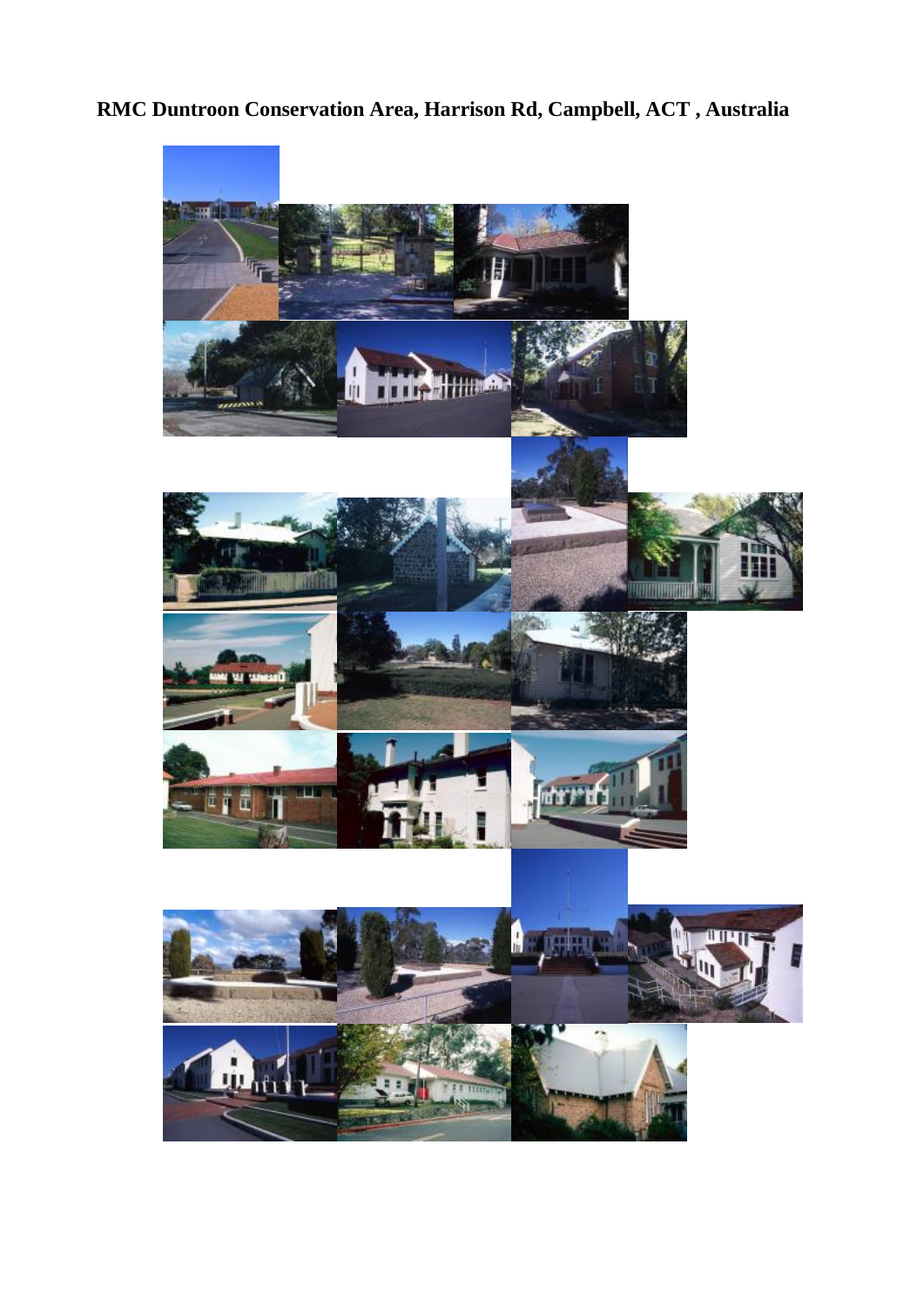

**List** Commonwealth Heritage List **Class** Historic **Legal Status** <u>[Listed place](http://www.environment.gov.au/heritage/ahdb/legalstatus.html)</u> (22/06/2004) **Place ID** 105449 **Place File No** 8/01/000/0080

# **Summary Statement of Significance**

The Royal Military College Duntroon Conservation Area is the core of an institutional landscape. It is set in tiers on the eastern slopes of Mount Pleasant providing the setting for military ceremonies, parades, social, commemorative, religious, teaching and some residential functions of the institution. It contains a richness of features associated with military college functions as follows: the Parade Ground with its flagpole and memorial stones; Duntroon House and Garden; residential buildings from stages of development spanning over 170 years and reflecting military hierarchy; the Chapel precinct with the ANZAC Chapel of St Paul and the Changi Chapel; and the garden matrix of the area including Duntroon House Garden, specific historic trees, and the gardens of the residences.

(Criterion A3)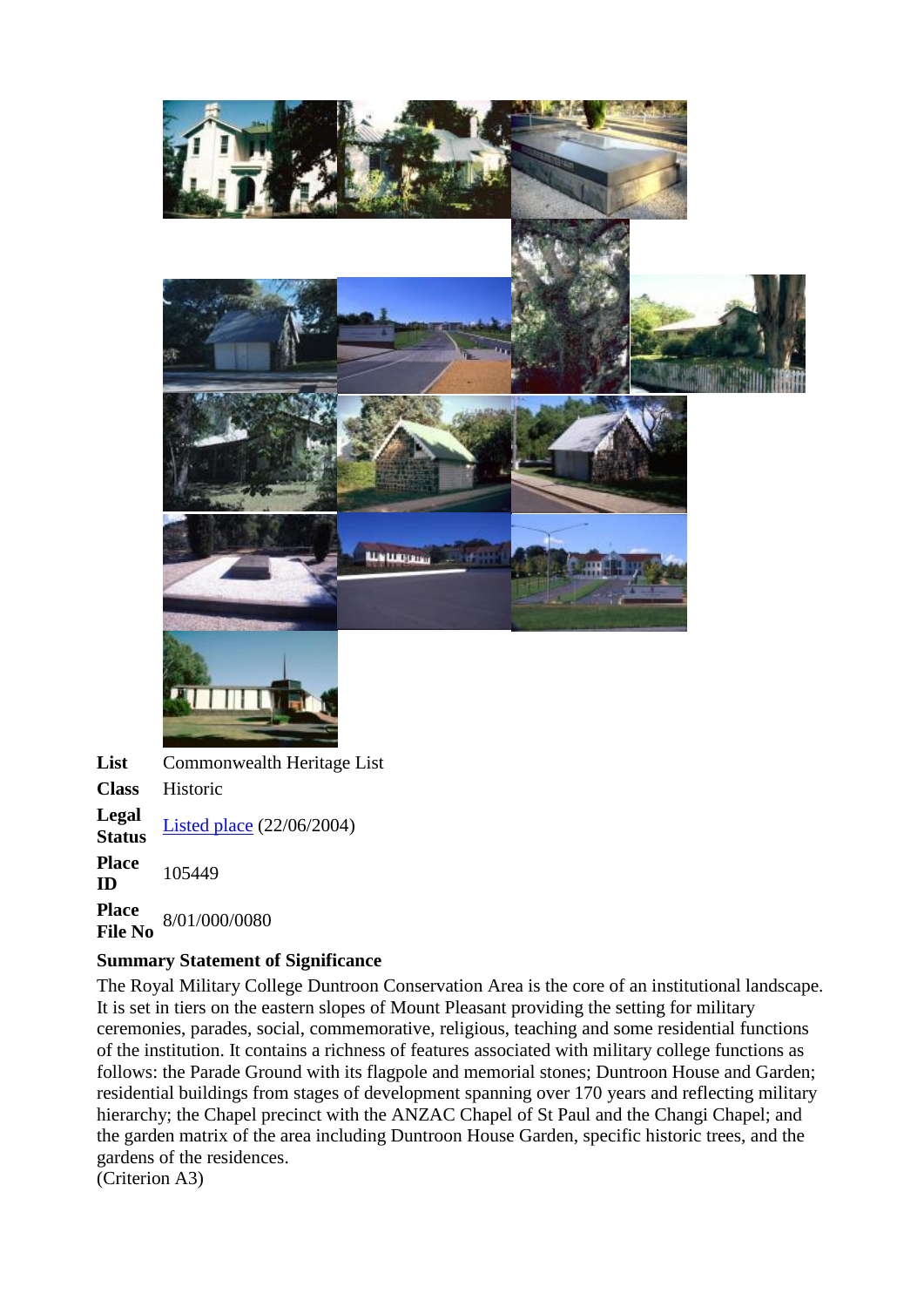RMC Duntroon has historical significance as Australia's first military college since Federation and as Canberra's first major institution. It displays the RMC Duntroon's major stages of the development that led to it becoming Australia's leading military college. The Campbell estate buildings adapted for college use, along with the officer's residences in Harrision and Parnell Streets remain from the first development era. A second development stage, when RMC Duntroon was re-established in 1937, is demonstrated by the Parade Ground and Associated Buildings. Later period features of the campus such as the memorial stones and Changi Chapel demonstrate the significant role Duntroon graduates and Australia have played in major wars. (Criterion A4)

Australian Historic Theme: 4.3 Developing Institutions, 7.4 Federating Australia, 7.7 Defending Australia

The conservation area is significant for retaining the major features of the Duntroon pastoral property homestead block being Duntroon House, Duntroon Garden, the Gatehouses and the Apiary. Along with the Duntroon Woolshed, Blundells Cottage, Majura Homestead and Mugga Mugga Homestead, they are part of a group of extant features that are evidence of the Campbell Estate pastoral property important in the region prior to Federation and acquired along with other local properties for the Federal Capital. (refer RNE No. 13255 Duntroon House and Gardens) (Criterion A.4).

Australian Historic Theme: 3.5 Developing Primary Production

The conservation area reflects the pattern of a British style military institution with its formal areas and hierarchy of residences. Architecturally, the complex has predominantly 'picturesque' characteristics exemplified in the Victorian Gothic Revival wing of Duntroon House, the gatehouses, and in features of the more modern buildings. In addition there are notable buildings dating from the establishment of the College in 1911 reflecting Federal Capital style architecture. (Criteria D2).

The conservation area demonstrates the successful adaptations of the pastoral property homestead complex to the military college campus. The stylistic expression of many of the campus buildings has characteristics that reflect the form and style of Duntroon House, which is a focal feature of the landscape. The conservation area has design merit for its array of buildings of period styles, their stylistic grouping, their spatial arrangement and the hard and soft landscaping that unifies the features. (Criterion F1).

The conservation area in its campus setting has aesthetic significance due to the patterns of architecture and architectural groupings, their hillside setting with its bushland backdrop, the focal feature of the picturesque Duntroon House, the formality of the Parade Ground with its flagpole, and the qualities of historic garden features including their many aged trees that are interspersed throughout the area. The garden settings of the residences and the streetscapes within the conservation area of Robert Campbell Drive, Parnell Road and Harrison Road contribute to the aesthetic significance. RMC Duntroon is valued as a heritage landmark feature of Canberra. (Criteria E1).

RMC Duntroon is valued by its graduates, staff and the general Canberra community. Many graduates return to be married in ANZAC Chapel. The flagpole memorials commemorate graduates who died in service in four wars. Changi Chapel is appreciated as a most poignant memorial to Prisoners of War. Canberra citizens value the conservation area and visit it for military performances and open days. (Criterion G1)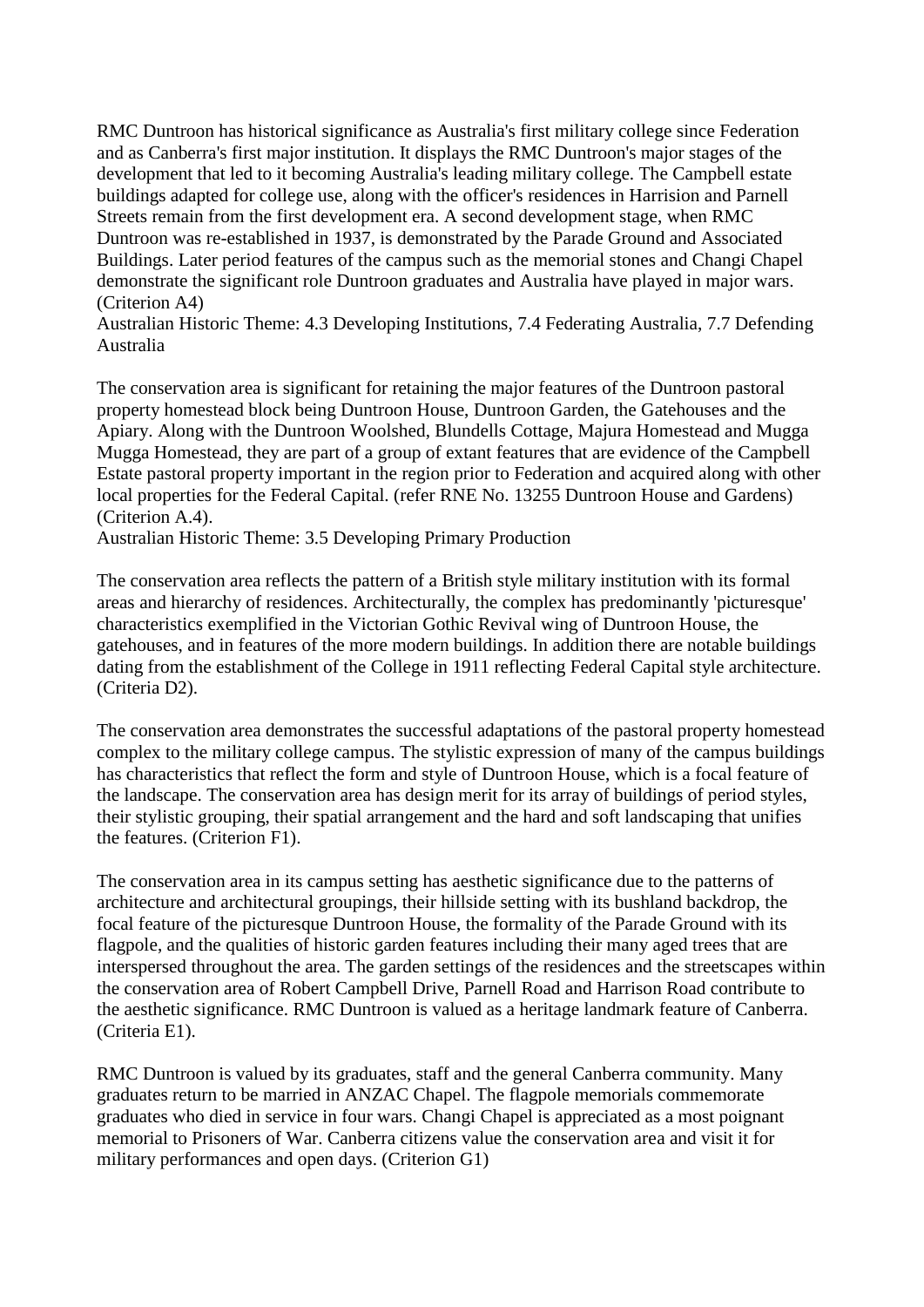RMC Duntroon has significance for its association with the district's pastoral pioneers, the Campbell family, and notable military officers such as Major General Sir William Throsby Bridges. (Criterion H1)

# **Official Values**

# **Criterion D Characteristic values**

The conservation area reflects the pattern of a British style military institution with its formal areas and hierarchy of residences. Architecturally, the complex has predominantly 'picturesque' characteristics exemplified in the Victorian Gothic Revival wing of Duntroon House, the gatehouses, and in features of the more modern buildings. In addition there are notable buildings dating from the establishment of the College in 1911 reflecting Federal Capital style architecture.

# Attributes

The layout that reflects British military institutions, the 'Picturesque' characteristics of Duntroon House, plus other buildings that reflect Federal Capital style architecture.

### **Criterion E Aesthetic characteristics**

The conservation area in its campus setting has aesthetic significance due to the patterns of architecture and architectural groupings, their hillside setting with its bushland backdrop, the focal feature of the picturesque Duntroon House, the formality of the Parade Ground with its flagpole, and the qualities of historic garden features including their many aged trees that are interspersed throughout the area. The garden settings of the residences and the streetscapes within the conservation area of Robert Campbell Drive, Parnell Road and Harrison Road contribute to the aesthetic significance. RMC Duntroon is valued as a heritage landmark feature of Canberra.

### **Attributes**

The pattern of architecture set within mature landscaped gardens.

# **Criterion F Technical achievement**

The conservation area demonstrates the successful adaptations of the pastoral property homestead complex to the military college campus. The stylistic expression of many of the campus buildings has characteristics that reflect the form and style of Duntroon House, which is a focal feature of the landscape. The conservation area has design merit for its array of buildings of period styles, their stylistic grouping, their spatial arrangement and the hard and soft landscaping that unifies the features.

### Attributes

The array of buildings of period styles, their stylistic grouping, their spatial arrangement and the hard and soft landscaping that unifies the features.

# **Criterion G Social value**

RMC Duntroon is valued by its graduates, staff and the general Canberra community. Many graduates return to be married in ANZAC Chapel. The flagpole memorials commemorate graduates who died in service in four wars. Changi Chapel is appreciated as a most poignant memorial to Prisoners of War. Canberra citizens value the conservation area and visit it for military performances and open days.

# **Attributes**

ANZAC Chapel, the flagpole, memorials, Changi Chapel and the conservation area generally.

# **Criterion H Significant people**

RMC Duntroon has significance for its association with the district's pastoral pioneers, the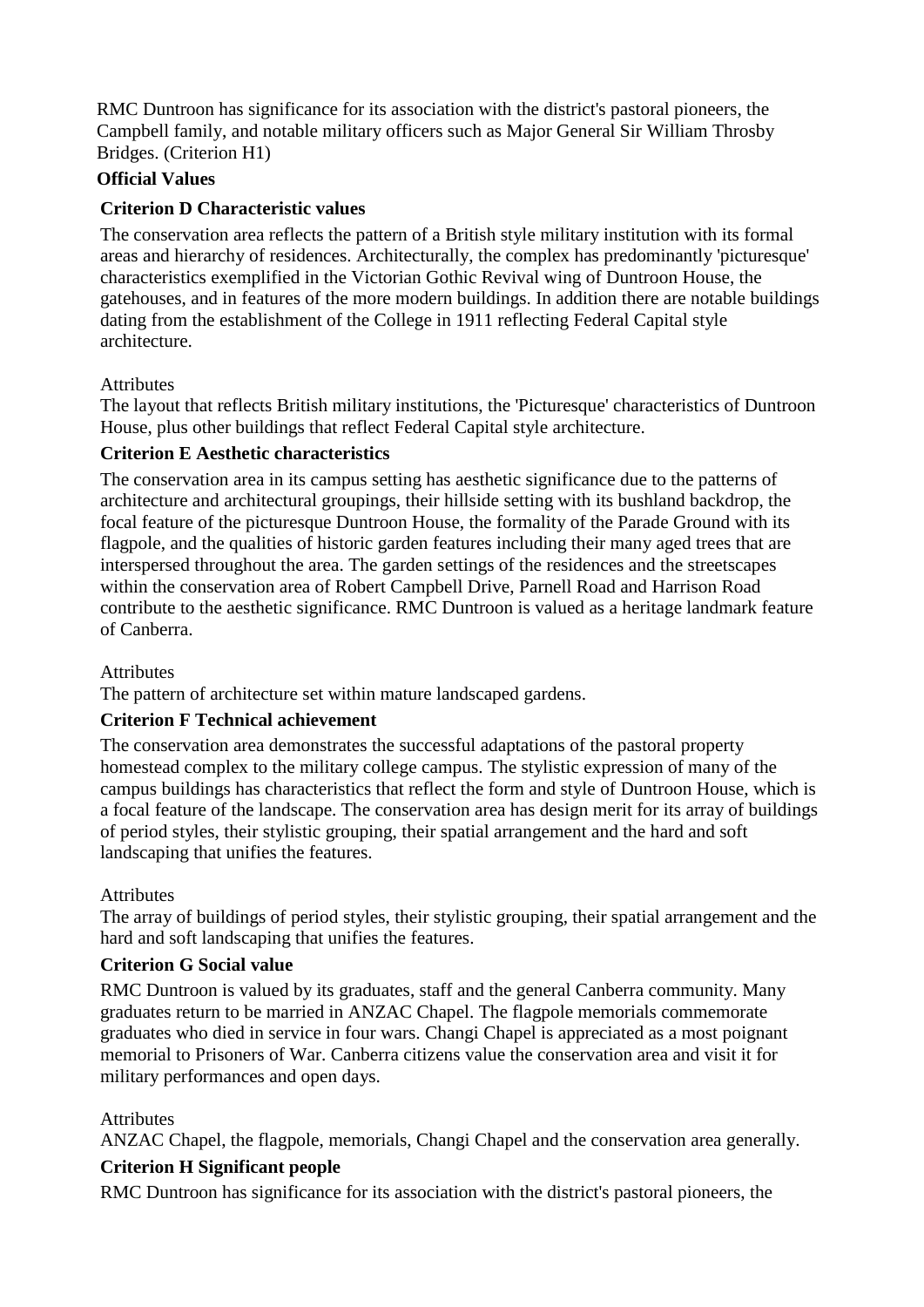Campbell family, and notable military officers such as Major General Sir William Throsby Bridges.

#### Attributes

Duntroon House and Sir William Bridge's grave.

### **Description**

The conservation area is an institutional landscape consisting of an array of buildings from stages of development spanning over 170 years. Features dating from the Campbell family estate are Duntroon House and gardens (including historic trees), the gate lodges and the apple shed. Features constructed in the early era of the Royal Military College (RMC) are the hospital and principal residences in the conservation area. Features established in the pre and World War II RMC era consist of the cadet accommodation, educational buildings around the parade ground, the parade ground and the married quarters. Features of the post World War II era consist of the annex to the Physics Laboratory, the Anzac Memorial Chapel of St Paul, and the Changi Chapel.

(The Duntroon Conservation Area is part of greater RMC Duntroon campus. Other features in the campus of significance are Duntroon Diary and General Bridges Grave. The entire campus requires review and assessment for its heritage value. The landscape features of the Ceremonial Drive, Mt Peasant summit, No.1 Oval and surrounds, Fairbairn Avenue south of the Gun Gates, and Morsehead Drive have been identified as having potential heritage significance).

### History of the Campbell Estate

The first white men to enter the area of the Limestone Plains were Joseph Wild, James Vaughan and Charles Throsby Smith. The party camped near the present day site of Duntroon on 7 December 1820. Duntroon's infancy is attributed to a leading Sydney merchant of the late eighteenth century and early nineteenth century, Robert Campbell. Campbell was a descendant of a younger branch of the Campbells of Duntroon Castle in Argyllshire, Scotland. Curiously, Robert Campbell, the first owner of the property on which Australia's first Staff Cadets were to be trained nearly eighty-six years later, is referred to as a Cadet of Duntroon on his memorial tablet, dated 1846, in St Phillip's Church, Sydney. He is also remembered today for warehouses on Sydney Cove which he established in association with his import business. In compensation for the loss of his ship Sydney while it was on government service, Campbell was (after an eighteen year wait) awarded a land grant of 4,000 acres at Limestone Plains in 1825 which he took up and had James Ainslie (his shepherd) settle there. The grant originally known as Pialligo was supplemented with a purchase grant in 1827 and additional grants in 1830 and 1832. Although Robert Campbell continued to live in Sydney he authorised the construction of the first substantial homestead at Duntroon in 1833. The one storey Georgian structure was known as Limestone Cottage. Convict and non-convict masons reportedly trecked for three weeks from Sydney before constructing the building from local stone. The cottage was situated on a small flat terrace, looking across the Molonglo River to the south-east. It was almost symmetrical about a central hall, with a verandah wrapping around three sides of the house. A separate kitchen and servants' room were built approximately 16ft (4.5m) to the rear of the house. Both buildings were constructed of random bond stone, the external walls being about 560mm thick, while the interior walls are about 350mm thick.

The original homestead had a shingle roof pitched at about 27 degrees, with a U-shaped ridge about a central valley gutter to the rear. The angle of the verandah roof has been changed several times during its lifetime. Dr John Lhotsky, a Polish scientist who lead an expedition to the Snowy Mountains (the Snowies), passed through the area in 1834 and wrote of Limestone Cottage in his diary. He described it as 'a clean, romantic little house, overhung with vines' and '...the last one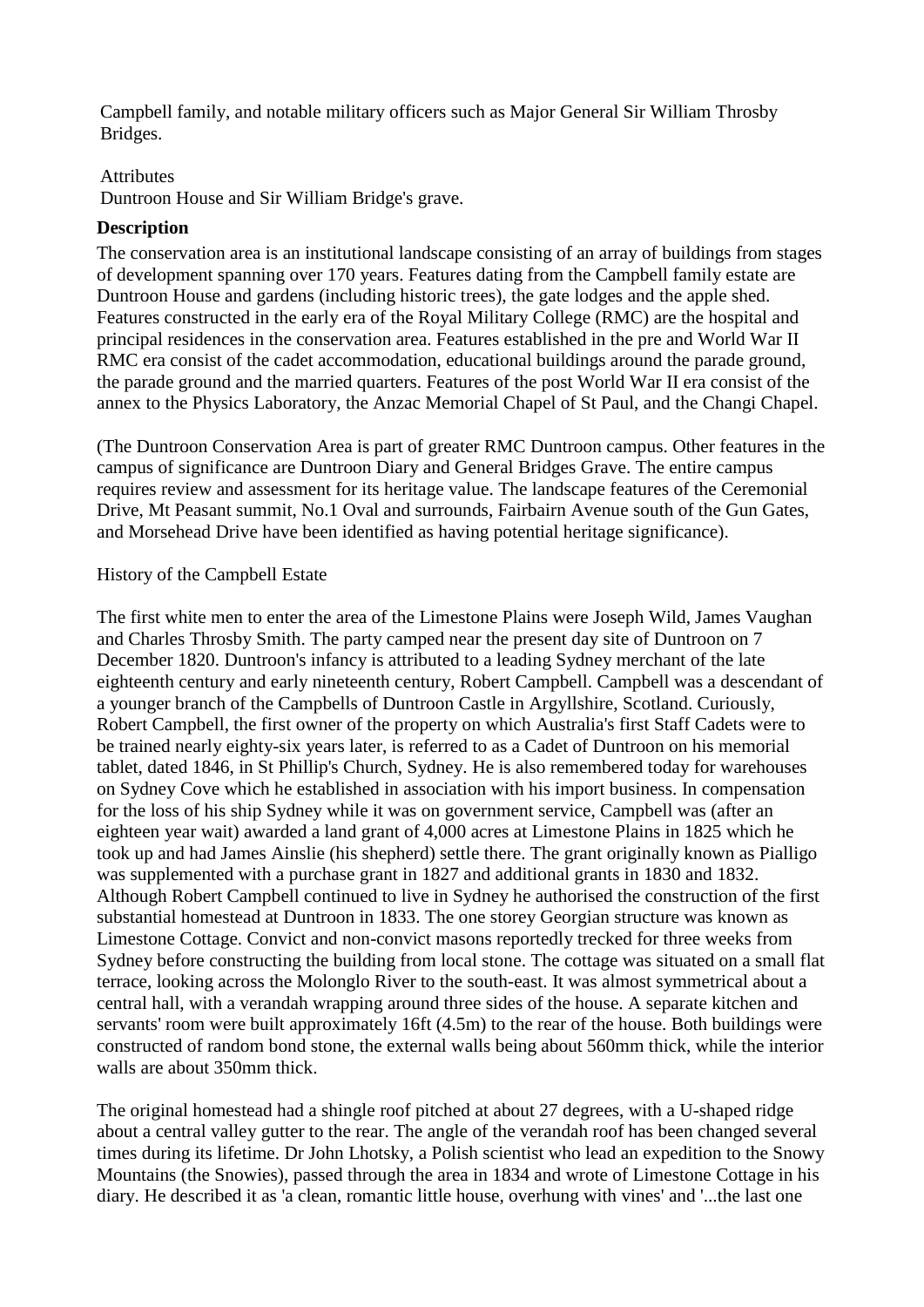with window panes and such like comforts, as it were at the end of the world'.

Campbell's influence in the district was substantial. An outstation at Mugga Mugga was established from 1838 and St John's Church and Schoolhouse Reid owe their inception to him. Charles Campbell, the third son of Robert Campbell managed the property from 1835 to 1854, although the ownership of Duntroon passed to the fourth son, George, on the death of their father in 1846. Robert Campbell in fact died in the gardens in 1846. In the same year the house became known as Duntroon after the family castle in Scotland.

In 1854 George Campbell married Marianne Collinson Close of Morpeth, New South Wales and took up residence at Duntroon. Marianne took a great interest in the house and was responsible for changing it from a small cottage to a fashionable country house. She also commenced the development of the garden in 1854. She designed the two storey Victorian Gothic extension to the house in 1862, as well as many of the cottages and outbuildings on the property. Many of the picturesque outbuildings, designed in the Victorian Gothic style that characterise the Duntroon campus today, date from this period of improvement. These are contained in her household book and appear to be drawn from J C Loudon's Encyclopaedia of Cottage, Farm and Villa Architecture (seven editions from 1833 to 1869). Alberto Dias Soares, a former architect and engineer came to Queanbeyan as Anglican Minister in 1861. He was familiar with the Victorial Revivial style and it is concluded that he advised Marianne on building construction and engineering details (Charlton 1998) (Kerr and Broadbent1980).

The 1862 extensions to the homestead include bedrooms, nurseries, breakfast room, morning room, servants' hall and a cellar. A study and library were provided for George Campbell and at the rear of the house a conservatory was built. The extensions were brick and stone and both stonework and carved bargeboard indicate an increasing level of affluence and skills available in the local region. Other improvements at that time includes stables and two gatehouses.

In 1876 a number of changes were made to Duntroon house. The dining room was enlarged by removing a wall between the original dining room and one of the original bedrooms (later used as an ante room). The pantry wall was removed and the pantry, together with the existing store room, converted into a servery. A more spacious drawing room was created by removing the fireplace wall between the original drawing room and an original bedroom. Further alterations were made to the servants' quarters, a common room and separate store were added and a day nursery and guest rooms were added upstairs. The greenhouse was replaced with a conservatory and a potting shed. The conservatory had an unusual conical glass roof. The new wing was altered slightly in 1876 on the western side. Steps were built in front of the library bay window, leading to the gardens. In addition new awnings were provided to the north and south of the library. These awnings were slightly higher than the earlier awnings and supported by cast iron columns.

A cottage (Blundells) was built further down the river for the estate's head ploughman (RNE 13324). A portion of 111 acres of the estate was set aside as Glebe land for the rector of St John's in 1864 (RNE 13265). Majura House (RNE 13406) and Mugga Mugga Homestead (RNE 17326) were part of the Campbell Estate

George and Marianne Campbell went to live in England in 1876 while their children were being educated. George died in England in 1881 and Marianne returned to live at Duntroon until her death in 1903. There were very few changes to the external appearance of the building after 1876. All windows and French doors originally had shutters. Perhaps the most noticable was the corrugated iron roof, although some of the original timber shingles remain on it. The history of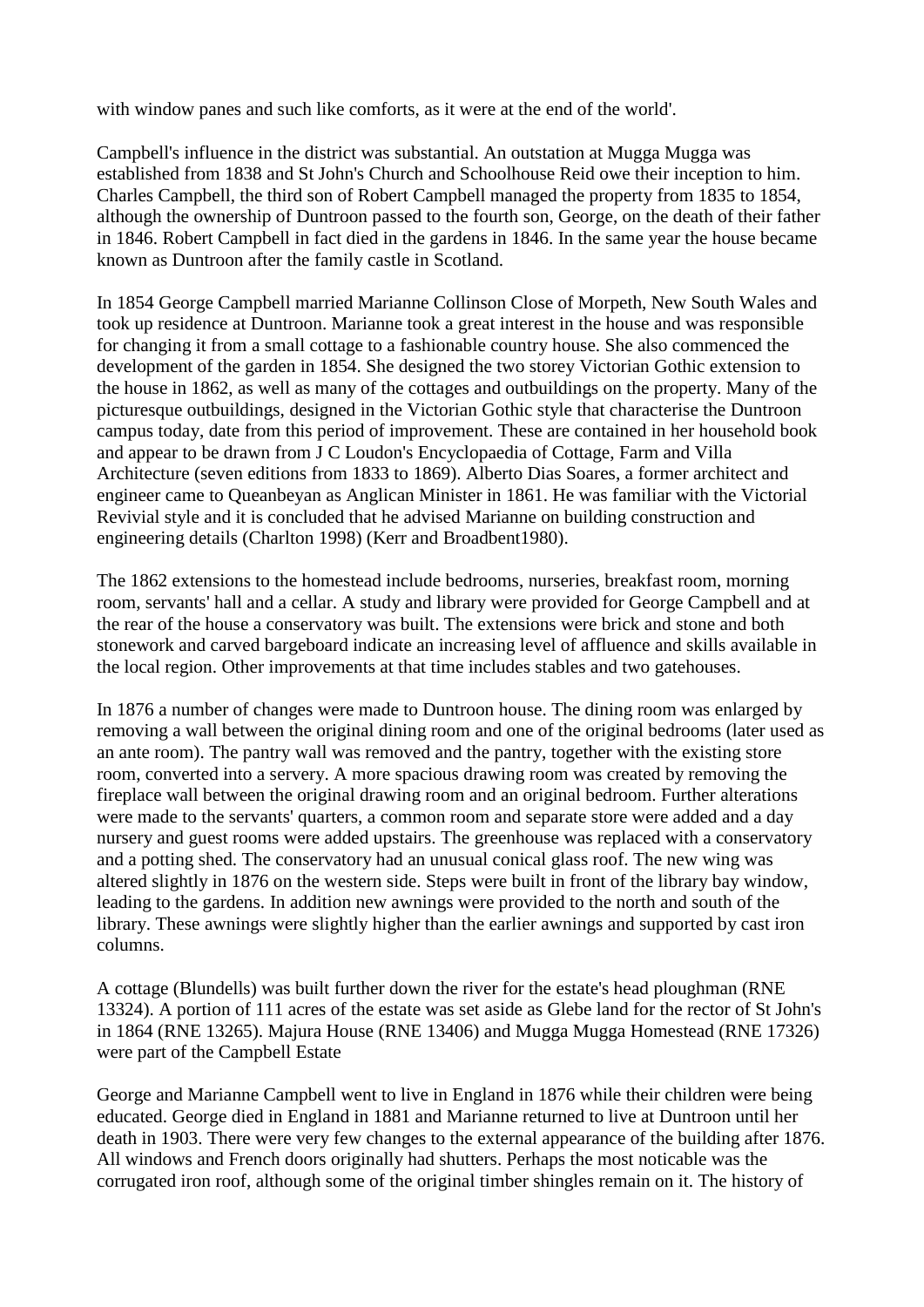the roofing at Duntroon is quite interesting as it represents developing roofing technologies. After the death of Marianne, in 1903, the old home was broken up. A sale of plant and furniture items took place at Duntroon on 31 October 1906 and the house was left vacant until the Royal Military College development commenced in 1910.

A plan of the Duntroon Estate as it stood at the end of the Campbell era shows the house at the centre of a collection of outbuildings of various sizes. A winding drive extends north east of the house past a maze to a barn and lodge. Clockwise from the east of the house is found a fish pond, then a summerhouse with an Apple House and a cottage south of the house. Continuing in a clockwise motion around the house is located the Manager's residence, kitchen garden and stables. The hay shed is to the west, then the poultry house, a cottage and stable with coachhouse. Finally, to the north of the house are the tennis courts, an aviary and wild garden.

#### R.M.C.Duntroon:

The history of the Royal Military College commenced from the Federation of the six Australian Colonies in January 1901. On 7 April 1902 the first commander of the Australian Military Forces, major General Sir Edward Hutton recommended that a military college be established along the lines of the United states Military Academy at West Point, the Royal Military College Kingston in Canada and of the Great Public Schools of England.

Duntroon was the first of all the Australian military colleges and was the first established in Canberra being opened on 27 June 1911. Duntroon House needed renovating throughout. It provided single quarters for officers, the officers mess and ante-room with kitchen and servants' quarters, offices for the Commandant, the Director of Military Art, the adjuntant, accountant and clerks and a room for the college library. The old stables were altered and extended to house the electric light and refrigerating plants and the laundry. The barn was used for storing vehicles and forage.

The college initially consisted of permanent residences for staff, with size and style reflecting the rank of the occupant. Teaching and barrack buildings were considered temporary structures of fibro and timber. The theory of these buildings was that they were shells to contain fittings and furniture that could be subsequently used in permanent buildings and the barracks. Once they were no longer needed, the temporary structures could be shifted to the capital site and used for workmen, offices or other suitable purposes. This however did not eventuate. From 1911 there was a need to aquire additional land to that originally leased. This was finally resolved in 1912 when the Commonwealth Gazette No. 49 of 27 July 1912 gave details of land aquired, which included Duntroon. Very few buildings from this initial phase (to mid 1912) remain today. The desire to have the College commence as quickly as possible was a reason why the buildings were of a temporary nature. However after the aquisition of the land, development of a more permanent Duntroon commenced. Several buildings of this period remain today. Four officers quarters (1-4 Parnell Road) were completed by 1912. The residence for the Director of Military Art (1 Parnell Rd.) and Director of Drill (2 Parnell Rd.) were completed in June 1912. The Professor of Physics' house (3 Parnell Rd.) was completed in October 1912 and the Professor of Mathemetics (4 Parnell Rd.) in March of 1913. The houses at 1 and 2 Parnell Road are architecturally similar, as are the residences at 3 and 4 Parnell Road. The site for the four Parnell Road houses was chosen so that they would be conveniently situated when the permanent buildings were to be erected as during the early occupation of Duntroon many temporary buildings were constructed. The houses are a unified group attractively set in large grounds with a pleasant streetscape. The group was the first detached residences constructed for the RMC at Duntroon and have been the residences of principal officers of the college or of the army. The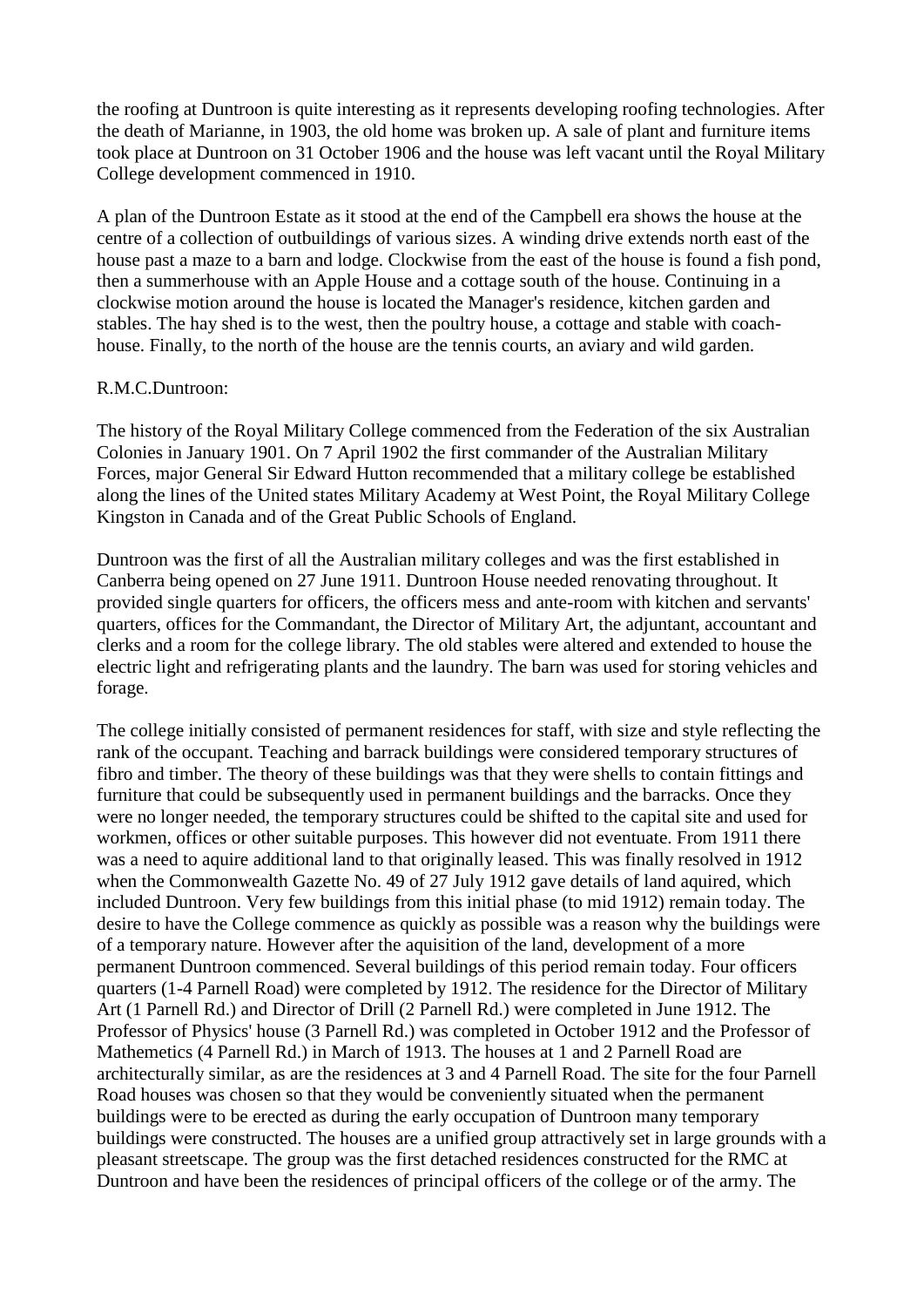quartermaster's house was completed in September 1912, the Commandants house in 1912.

World War I interrupted the building program but Duntroon provided a vital role in training troops for the war. The College was connected to the Canberra Power House in August 1915. After the war development was slow, with an administrative block being completed and handed over by the Works and Railways Department on 10 March 1918. A 1928-29 Report states that "Buildings which were thrown together hurriedly to meet the sudden decision to open the College in 1911" were in poor condition by the "savages of white ants and borers" and with Canberra's climate their "construction is unsuitable". At the onset of the depression in 1930, the college was transferred to Victoria Barracks in Sydney.

In 1936 it was resolved to bring the college back to Duntroon. During 1935-36 specifications were drawn up for two new brick barracks and planning of a further two blocks, each housing 24 cadets. A30, a31 and a32 were constructed during 1936 and on 27 June 1936 the foundation stone of the new barracks was laid by the Hon. Sir Archdale Parkhill, Minister of State for Defence. The granite foundation stone had to be removed for engraving, the Minister's title was omitted initially, as he had only recieved it on 23 June 1936. A31 and a32 became known unofficially as "Ack" Block and "Beer" Block respectively. During 1937 part of the hospital was occupied as cadets' barracks, nicknamed "Siberia". The following year saw the completion of a28 also known as "Cork" Block.

Duntroon was officially re opened for students on 1 February 1937 by His Excellency the Governor General on 19 October 1937. It was stated that the cadets were "now well established in permanent instead of temporary buildings". The reopening on 19 October 1937 saw a new parade ground and impressive buildings around them reflecting Canberra's Federal Architecture. These are two storey buildings of brick and roughcast built in 1936 except Chief of Staff Cadets Barracks which were built in 1939.

The Parade Ground and associated buildings occupies the land northwest of Duntroon House and Garden. This group includes those buildings constructed in 1936-39 as part of the reestablishment of the Royal Military College at Duntroon. The 1936 Annual Report states that the "erection of new buildings and repair of existing buildings at Duntroon was commenced at the beginning of the year and is progressing satisfactorily." This included permanent accomodation buildings around the newly revised and developed parade ground (Buildings a26, a28, a30- a34). The blocks for the cadets, two storeyed buildings of brick and rough cast, were well designed and equipped. On the western side of the parade ground were the cadets' mess rooms with recreational rooms on the terraces formally occupied by fibro cement quarters of the cadets. The northern side held classrooms, the library and the physics and chemistry laboratories and on the southern side were the administration offices.

A new block of barracks was constructed in 1940 and in 1943 additional temporary buildings for staff school purposes were added. The 1944 Annual Report states that "many of the wooden buildings erected as temporary structures at the foundation of the College in 1911 or shortly after have practically reached the end of their useful life and require replacement". When the nation was building up for World War II staff housing was constructed. The Married Quarters (1 Fraser Road) (outside the conservation area), constructed in 1940 remains as an example of that type of accommodation. During World War II Duntroon Military College performed a vital role in training troops. After the war some of the barrack accommodation was converted and in 1948 an annex was added to the Physics Laboratory and further alterations to other buildings occurred to provide barrack and messing accommodation.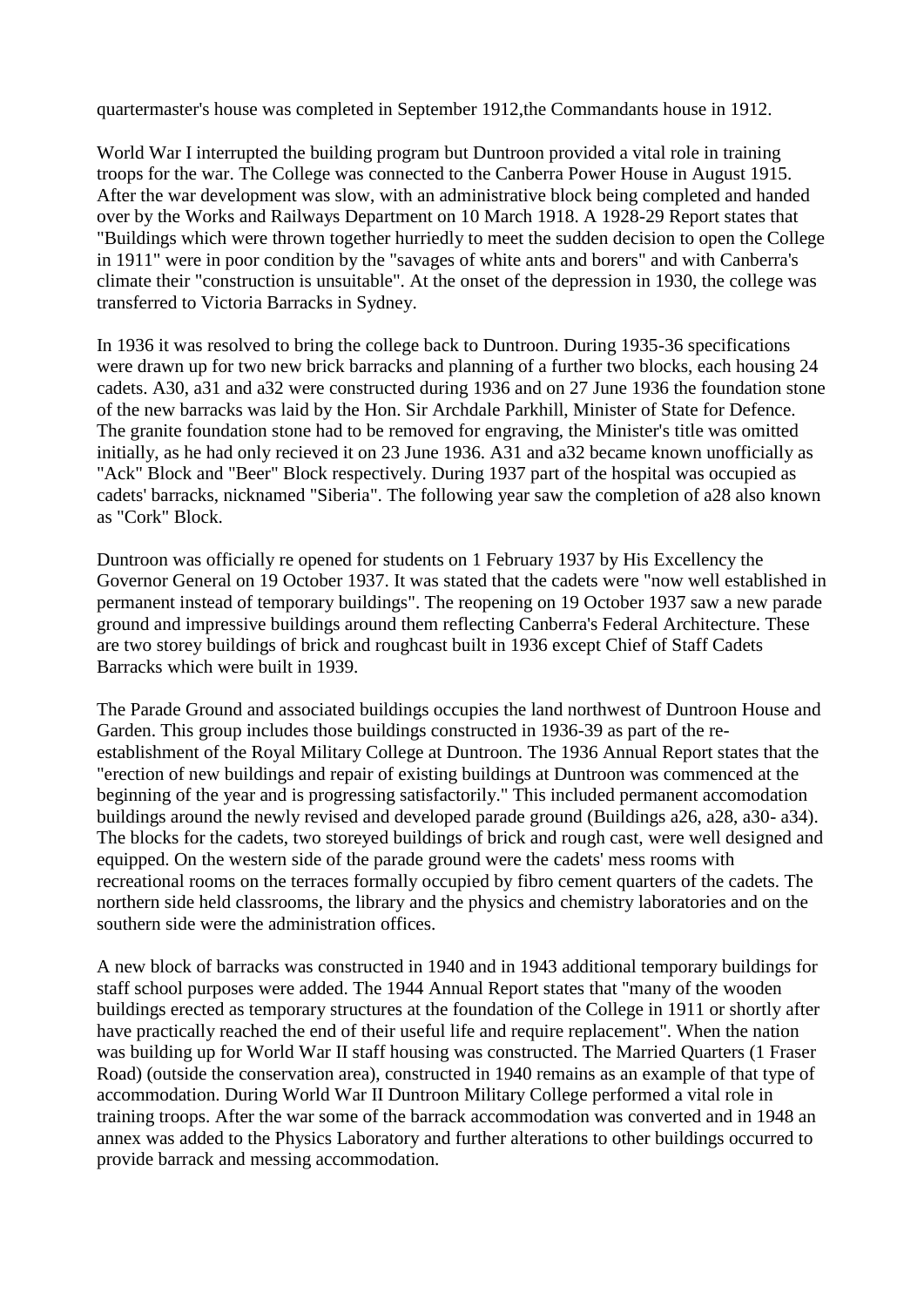The Anzac Memorial Chapel of St Paul was constructed in 1966. In the early years religious services were held in temporary places of worship such as classrooms. In 1958 the then Commandant decided on the need for permanent chapels and established a committee for this purpose. The Royal Australian Engineers undertook the works. The Anzac Memorial Chapel of St Paul constructed in Late Twentieth Century Ecclesiastical style is the first Australian Army chapel to contain two naves for separate worship and is considered the focus of the Christian Ministry to the Australian Defence Force (refer RNE 013390).

The Changi Chapel was reconstructed near the ANZAC Chapel in 1987. The Chapel evolved over an extended period in 1944 when prisoners of war from the 8th Division AIF were interned in the Changi Gaol Camp from 1943 onwards. The chapel utilised found materials and was used as a place of worship until the end of the war. The Chapel was dismantled by a working party of surrendered Japanese personnel and crated to Australia in 1947, with the intention that the Chapel be reconstructed as a fitting memorial for Prisoners of War. The crates containing the Chapel were stored in the Australian War Memorial for forty years. Reconstruction work was undertaken by the Royal Australian Engineer Corps in 1987. The Chapel was dedicated as a National Memorial to all Australian Prisoners of War on 15 August 1988 (refer RNE 183740).

In the 1980s, the Australian Defence Force Academy was established just north of Duntroon and major architectural redevelopment commenced on Duntroon. The gymnasium, a 1920s structure was demolished and new buildings integrated.

A new masterplan for Duntroon was adopted in the 1990's which lead to numerous changes including a new entry to the College off Moreshead Drive. In 1996 Duntroon House was extended and refurbished. The extension consisted of a new Dining Room and accommodation which was designed by Philip Cox and Partners. The Parnell Road Residences including the Commandants House were refurbished in 2000-2001. The post war residences on the east end of the college were substantially replaced in 2000-2001.

RMC Duntroon is often open to the public for military performances and during heritage week. These occasions are most popular with Canberra citizens.

### Physical Description

Duntroon House (RNE 13255): The house consists of a stuccoed, rubble stone, homestead constructed in the Old Colonial Georgian style with verandahs on three sides. It has a two storey stone extension constructed in the Victorian Rustic Gothic style in 1862. The former servants quarters are beyond the small courtyard. The house contains interior detailing of vaulted ceilings and papier-mache ceiling rose in the main bedroom. A moveable heritage item, a four poster bed belonging to the Campbells is in the bedroom. The building has been conserved and cared for by RMC Duntroon. It is used as an officer's mess and has provided a focus for all Duntroon officers. It has a number of army items on display that are now of importance.

Duntroon House and Garden (RNE 13255): The garden is generally of the Victorian style and includes many mature trees, a maze, a wild garden and the remains of the 1875 conservatory. On the lawns in the front of Duntroon House are two Canary Island Date Palms (PHOENIX CANARIENSIS). These species is not common in Canberra and the trees are a major feature of the grounds and by far the oldest in the ACT. To the left of Duntroon House was the English Oak (QUERCUS ROBUR) planted n 1861 to commemorate the birth of Frederick Arthur Campbell. It later became known as 'Fred's Tree'. It fell over int eh mid 1990s and seeds from it have been used to replant a tree in the gardens. Close to the Apple Shed is a large spreading Pepper Tree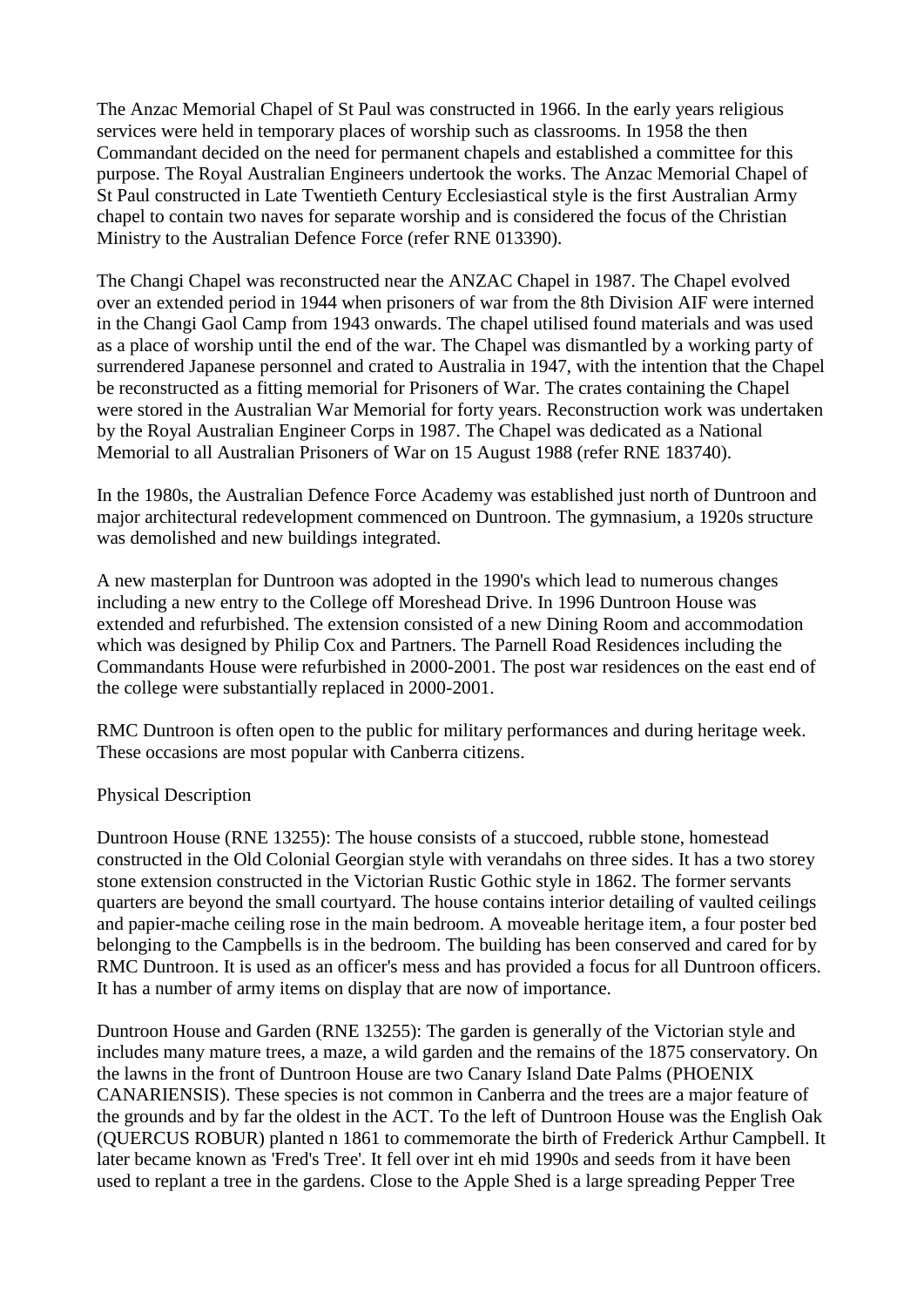(SHINUS Areira). The Cork Oak Tree (QUERCUS SUBER) dates from this period of estate development in the early 1860s and is now 10mhigh with a girth of 2.65m. The tree was probably planted by George and Marianne Campbell, as it marked the limit of the Duntroon garden. Along with acorns from Spain, it also provided acorns for the establishment of cork oak plantations in Canberra in the first quarter of this century (the plantations were designed to assess the potential for growing commercial cork in Canberra and cork is still periodically harvested from there). The tree remains today as a living reminder of the Campbells and documents the development of the vast Duntroon Estate in the mid-nineteenth century.

Apple shed ( RNE 13378,Asset C58): The Duntroon Apiary, or Apple Shed, also dates from this period of expansion. The small simple stone Victorian Rustic Gothic structure has a corrugated metal roof and weatherboarded gable ends and detailed barge boards. The building was used as an apple shed and garden shed associated with the adjacent Duntroon Gardens. Today, this small pleasant early Victorian apple shed is one of the few landscape elements reflecting the original rural atmosphere of Duntroon prior to the development of the College.

Gatehouses (RNE 13376; Assets C8, RNE 13377; B5): The stone Victorian Gothic style gatehouses were important as they visually defined the boundaries of the Duntroon garden and related architecturally to the main house. The original structure at 3 Plant Road holds the southern boundary and is constructed of stone and was cruciform in plan. The building, at Number 2 Robert Campbell Road, originally held a similar cruciform plan as it was at the northern boundary of the house paddock. The steep gabled roofs meet in the middle if the cross, where a chimney emerges. Other visual elements include raking eaves and a corrugated iron roof. Timber additions with weatherboard cladding have since been made to the original structure in 1913 and 1933 to accommodate RMC teaching staff. Sympathetic timber additions are contained to one side of the structure, where various living and bedrooms were added. Original Gothic details survive and additions continue the language used in original structure

Quartermasters House (RNE 13385, Asset C7): The residence at 2 Plant Road was constructed in 1912 for the quartermaster. It differs slightly from other houses within the College since it is somewhat larger and features a small verandah in an octagonal shape. The house also differs from other Parnell Road houses through its plan and its masonry construction, which is commensurate with the quartermaster's higher ranking. Other features of 2 Parnell Road are the front bay window, folded rib decking roof, rendered concrete and complex roofline of gables. The interior contains six rooms arranged around a central hallway, with a back hall to the kitchen, pantry, laundry and bathroom. a verandah stretches across the back of the structure, with access to the kitchen.

Residence, 4 Robert Campbell Road (RNE 13386, Asset B7): The residence at 4 Robert Campbell Road was built in 1913 for the Professor of Modern Languages. Constructed of timber, the one storey weatherboard house is covered with a corrugated iron roof. The front facade is marked by two gables flanking a recessed front verandah. Both gable ends contain large four unit casement windows topped by transomes.

Commandants House (RN 13380, Asset B9): The Commandant's House is oriented away from Campbell Road, instead it overlooks the golf course located to the southeast. The most prominent feature of the white, rendered house is the wide porch located on the south-eastern facade, which consists of paired Doric columns supporting a low pitched roof. The second floor of the porch holds a terrace is partly recessed into the front facade. Topped by a hipped roof of folded rib decking, the building relates well with other structures of its' time on the campus and presents the most impressive image for its' distinguished inhabitant. The front door is centred in the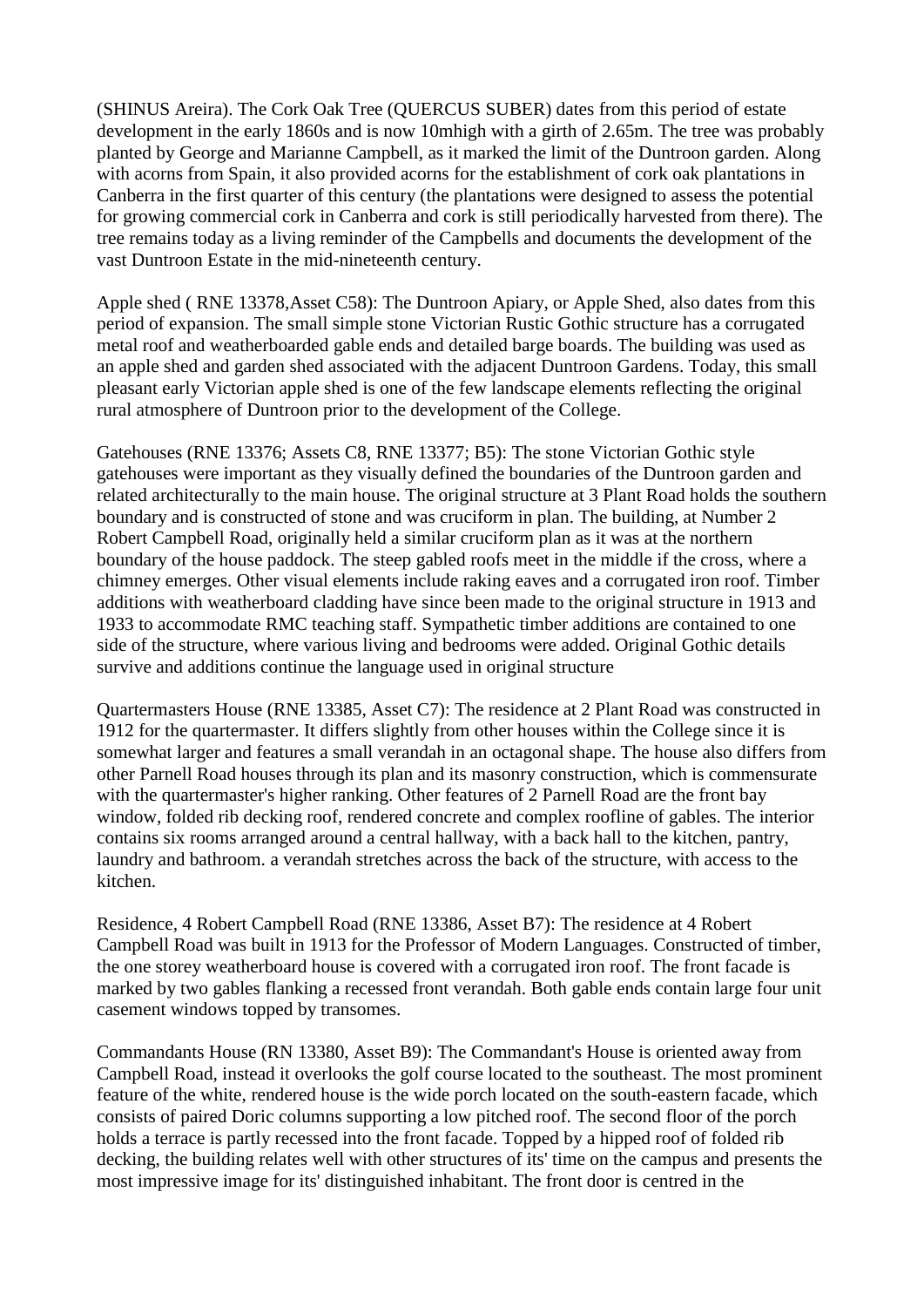symmetrical front facade, which has a slightly projecting midsection. From the front verandah, access to the house may be made by way of the front door into the Drawing Room, or by two flanking doors which lead to the Dining Room on the left or the Study to the right. The fireplace in the Drawing Room is aligned with the front door and is flanked by doors that lead to the Entrance Hall. The left portion of this hall enters the Dining Room, while the right portion culminates at another access to the exterior. A fireplace in the hall faces an extension which contains the stairs and access to extra bedrooms and a bath. The kitchen is located to the left beyond a back stairway, storage areas and a rear porch. The kitchen also holds a laundry room, as well as a Dining Alcove. The second floor holds a Master Bedroom with two dressing rooms and a bathroom, another bedroom with an adjacent bath and sitting area and three bedrooms with built in wardrobes and a bathroom. The upper central hall accesses a large terrace area which is located over the porch and the Drawing Room.

Residences, 1-4 Harrison Road (RNE 13387, Assets B1-B4): The group of four timber framed residences located on the northern end of the College site were constructed for Captains and were commenced in July, 1912 and completed in January- March, 1913. Their original form is captured in a photograph taken in 1914, which shows the four one story houses of identical appearance painted a dark colour, with a darker trim and very light casement sashes, porch columns and rafters. A fifth house was proposed in 1914 on the southern end but it was never built. The houses were originally identical in plan (though No. 1, Building B1 was extended in two stages with the later stage ca. 1969) and constructed of a timber frame on timber subfloor structure and lined with horizontal timber weatherboards externally and plaster internally (probably on a hessian backing and lightly reinforced with hair). It is said that the timber used is Canadian Redwood. Ceilings were probably plaster originally and the roof was corrugated galvanised iron. The two sets of chimneys for four fireplaces were brick on a brick foundation. Bathrooms are concrete slab on fill.

Parade Grounds and Associated Buildings (RNE 13389) Asset numbers considered as part of this group are: A26 (Chief of Staff Cadets Headquarters), A28 (Chief of Staff Cadets Barrack Block), A30 (Chief of Staff Cadets Mess and Kitchen), A31 (Chief of Staff Cadets Barrack Block), A32 (Chief of Staff Cadets Barrack Block), A33 (Classroom Block), A34 (Chemistry Block). The group forms a crescent shaped complex of white rough caste buildings with red terra cotta roofs. Two similar buildings, the Chief of Staff Cadets Headquarters (A26) is the southern-most component of the complex and is oriented to the northeast. Two Chief of Staff Cadets Barrack Block (A31, A 32) face the Parade Ground from the northwest. The northeast boundary of the Grounds is marked by the Classroom Block (A33) which holds a clock in the centre of the facade. The Chemistry Block (A34) sits at an angle to the east of A33. Both the Chief of Staff Cadets Barrack Block and the Chief of Staff Cadets Mess and Kitchen are located behind other buildings facing the Grounds. All of the buildings are visually related, sharing proportions, massing, materials and colour. Landscaping is minimal and oriented around the base of buildings as well as around the retaining walls of the sunken Parade Ground.

Further housing was built in 1940, following the re-opening of the College at Duntroon in 1937. This occurred after the transfer of the College to the Victoria Barracks, Sydney, following the depression in 1930. The Married Quarters (RNE 101658), 1 Fraser Road , within the Duntroon House and Garden listed area, consisting of a timber and fibro cottage and garage in a garden block setting remains as predominantly intact example from this period.

Anzac Memorial Chapel of St Paul (RNE 13390): The Late Twentieth Century Ecclesiastical style Chapel is a steel portal framed, painted brick building with a copper and tiled roof and features extensive use of timberwork. The Chapel has two naves for Catholic and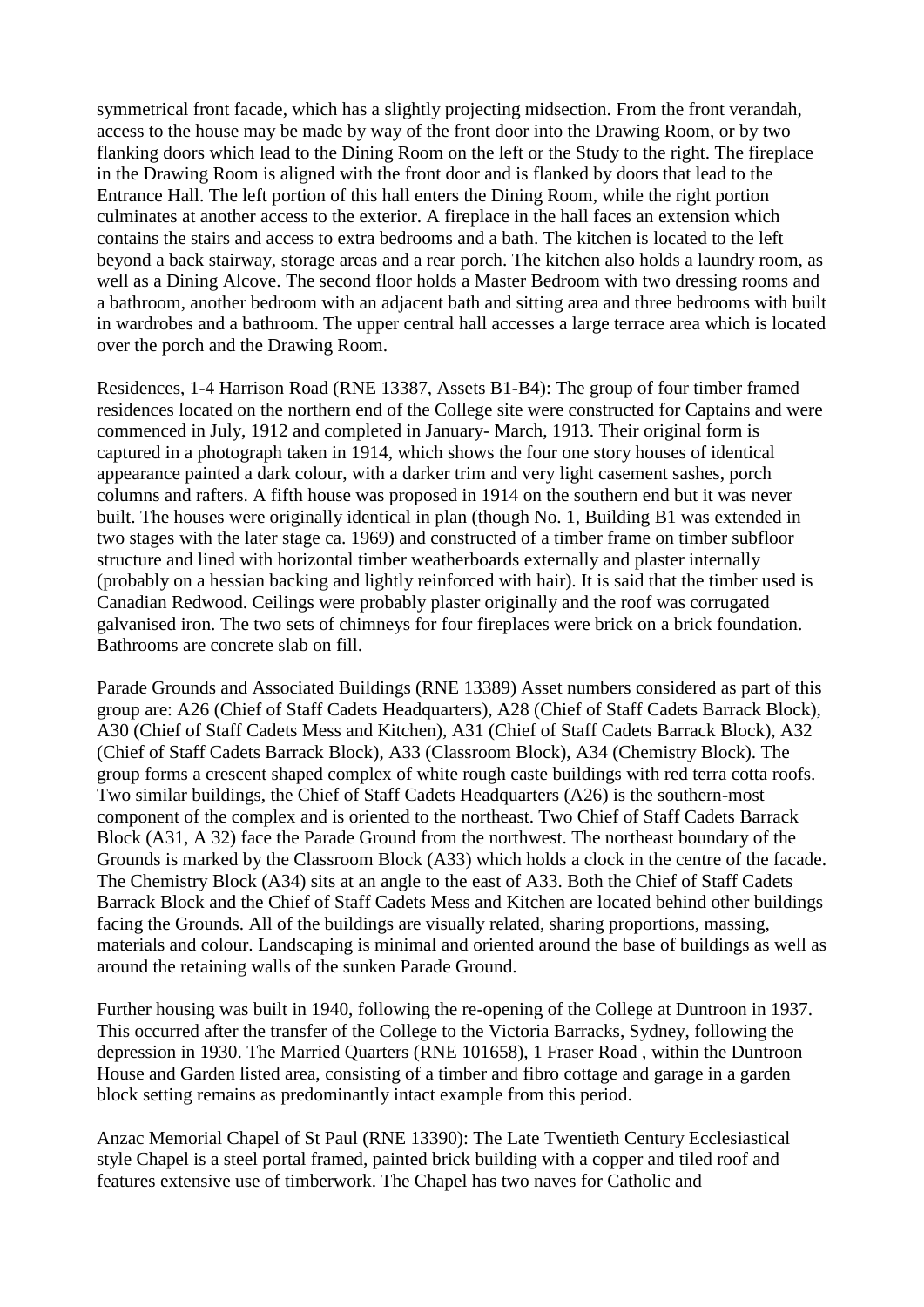Anglican/Protestant services. The basic features of the two Chapels are the same and include white painted rendered walls, timber ceilings, parquetry floors, clerestory lighting for the naves and timber pews. Each Chapel has gallery seating and a pipe organ. The crucifix for the Catholic Chapel is the work of the sculptor Tom Bass. The Chapel sits in an attractive parkland setting of lawn and trees.

Changi Chapel: The reconstructed Chapel is an open structure, 12ft by 16ft, made mainly from timber, masonite and galvanised iron. The Chapel has been reconstructed on a concrete slab 20ft by 26ft, with concrete tubs, each with rosemary growing in it, at each corner of the front. In front on the left hand side is a plaque which reads, 'National Prisoner of War Memorial dedicated to the 35,000 Australian servicemen and women taken prisoner in the following wars: War in South Africa, Boer War 1899-1902; World War I 1914-1918; World War II 1939-1945; Korean War 1950-1953'. The landscape of the site is intended to symbolise the original Changi site. It is built in a grassy parkland, with the axis of the Chapel centred on existing gum trees.

Buildings A39, A59, D8 and B6 within the conservation area do not contribute to the national estate significance of the area. Buildings A36 to A38, former Hospital and adjacent structure have been demolished and the area left as open landscaped area.

# **History Not Available**

### **Condition and Integrity**

Condition is good, integrity varies and in some cases restoration is possible and desirable.

August 18, 1995: The conservation area is in good condition. Since the property is still used as a working college, there continues to be a need for the facilities to grow and adapt. Therefore, changes continue to alter the appearance of the campus.

Rerouting of traffic in the campus have been done considering comments made by the Commission. Records of changes are on file at the AHC.

### 2001:

The AHC advised RMC Duntroon (March 2000) that an upgrade of the conservation management plan for the conservation area was recommended.

### **Location**

Approximately 15ha, comprising the central area of the College, including Duntroon House and garden; residences B1 to B4; residences C12 and C15; apple shed C58; residence C7; former gatehouses C8 and B5; residence B7; commandants house B9 and parade ground and associated buildings A26, A28, A30 to A34. Boundary from the intersection of Ian Campbell and Harrison Roads, north-east via the latter road, but including residences B1 to B4 and grounds, to intersection with Wilton Road; then south-east via the north-east boundary of grounds of Anzac Chapel to Robert Campbell Road; then south-west via that road and Parnell Road, but including residences and grounds B9 and C12 to C15, to Plant Road; then via Knights, Fraser and Legge Roads to include the whole of the surrounds of C8 and C58; then north-west, to include building C7, but exclude C5, to Plant Road; then generally north, to include C4, to the rear of A26; then generally north and east, to include buildings A28 and A30 to A35, to the commencement point.

# **Bibliography**

Philip Cox & Partners Pty Ltd (1982) Royal Military College of Australia: Development Study Architectural Heritage. Prepared by ACT Region of Dept of Housing and Construction in association with Philip Cox and Partners PTY LTD and associated bibliography.

Measured drawings of the Apple Shed have been accepted in the Marion Mahony Griffin